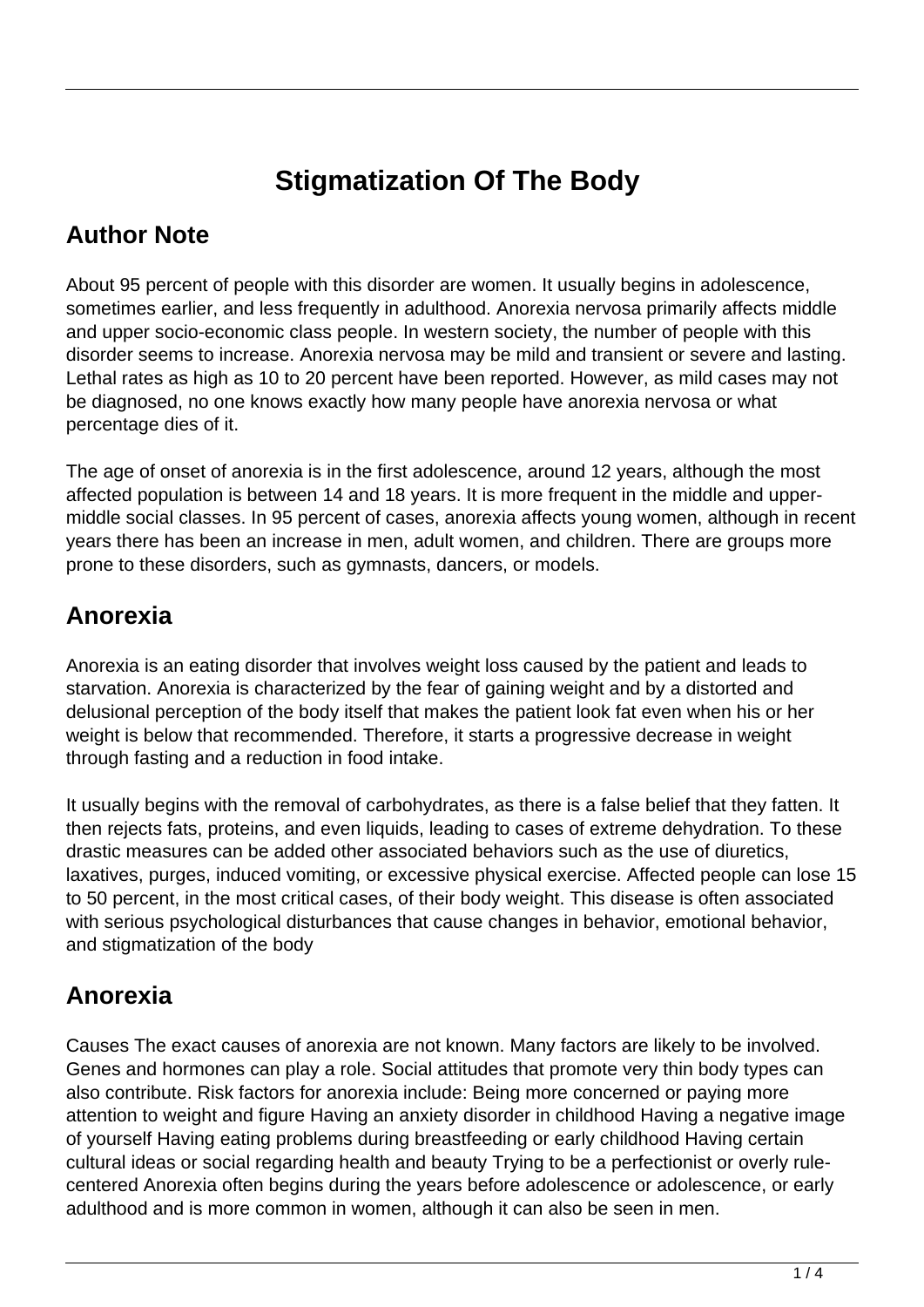#### **Causes**

Cause it's unknown, but social factors seem important. Although there are many socio-cultural factors that can trigger anorexia, part of the population is likely to be more physically predisposed to this disorder, regardless of the pressure the environment may exert. For this reason, there are general factors associated with a triggering factor or some biological vulnerability, which precipitates the development of the disease. The illness's own obesity. Maternal obesity. Death or illness of a loved one. Separation from the parents. Getting away from home. School failures. Accidents. Traumatic events.

# **Symptoms**

This pathology is characterized by a significant weight loss caused by the patient and by an erroneous perception of the body itself. As a result, endocrine problems become apparent in a relatively short space of time. The main symptoms that determine the onset of the disease are the following:

- Refusal to maintain body weight above the minimum appropriate for the patient's age and size.
- Fear of weight gain or obesity even when the weight is below the recommended.
- Distorted perception of the body, its weight, and proportions.
- Absence of three consecutive menstrual cycles in women (amenorrhea).
- Anorexics may experience a variety of symptoms: constipation, amenorrhea, abdominal pain, vomiting, etc.
- But it is the family that detects the symptoms that raise the alarm:
- Excessive concern about the caloric composition of food and food preparation.
- Constant feeling of cold.
- Progressive reduction of food.
- Obsession with image, scale, studies, and sport.
- Use of traps to avoid food.
- Hyperactivity.

These symptoms are compounded by other typical features such as irritability, depression, and emotional or personality disorders. There is also a change in the sensation of satiety and fullness before meals, nausea, swelling, or even absence of sensations. This pathology also shows numerous cognitive disorders that focus on food, body weight, and physical appearance:

- Selective abstractions.
- Selective use of information.
- Generalizations.
- Superstitions.
- The negative side of any situation is magnified.
- Dichotomous thinking.
- Self-referential ideas.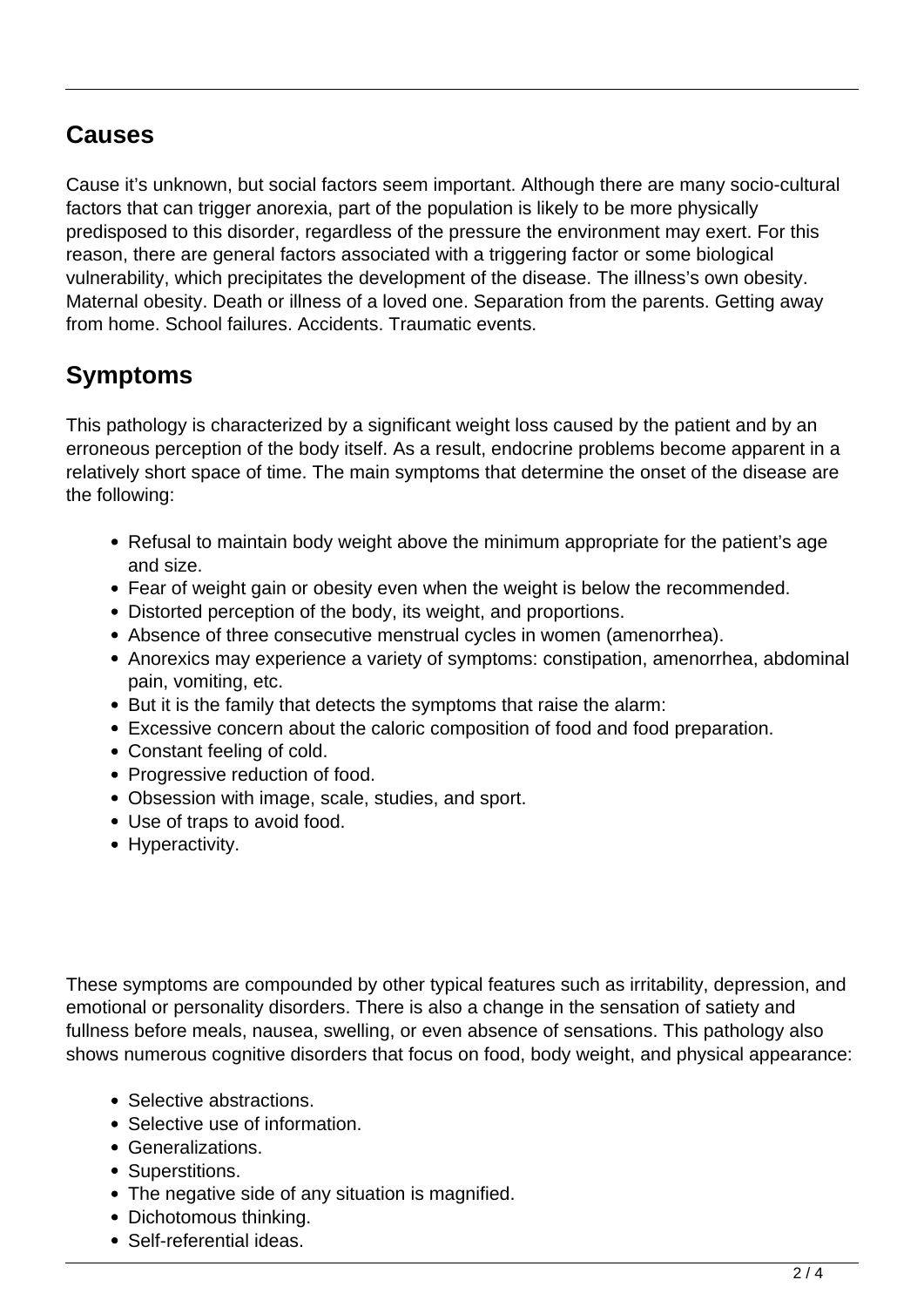- Arbitrary inference.
- As for the clinical consequences, the symptoms are as follows:
- Heart rate's slowing down.
- Arrhythmias occur that can lead to cardiac arrest.
- Get your blood pressure down.
- Menstruation disappears in women (amenorrhea).
- It decreases bone mass and, in very early cases, slows down the rate of growth.
- Decrease in intestinal motility.
- Anemia.
- A thin, long hair called woolly hair appears on the back, forearms, thighs, neck, and cheeks.
- Chronic constipation.
- The decrease in energy consumption produces a constant feeling of cold.
- The skin becomes dehydrated, dried, and cracked.
- Yellowing of the palms of the hands and soles of the feet due to the accumulation of carotids in the sebaceous glands.
- The nails are breaking.
- Hair loss.
- Problems with teeth and peripheral edema. Swelling and abdominal pain.
- Prevention.

As it is a disorder that usually begins in adolescence, observation by the family is crucial to detect in the youngest habits that are a warning sign. Here are some risk factors:

Bad eating habits: Many teens eat alone while watching TV or communicating with their friends via WhatsApp. Lack of fixed schedules and parental supervision of what they eat increase the likelihood of developing an eating disorder.

Poor communication with parents: knowing the children's concerns, their tastes, and their circle of friends can help prevent this type of disorder or detect it at an early stage.

## **Treatments**

are the correction of bad nutrition and mental disorders of the patient. In the first place, an attempt is made to achieve rapid weight gain and the recovery of eating habits, since they may involve a higher risk of death. But a full recovery of body weight is not synonymous with healing. Anorexia is a psychiatric illness and should be treated as such. Treatment should be based on three aspects:

Early detection of the disease: knowledge of the symptoms by primary care physicians and protocols setting the criteria to be observed by the physician.

Coordination between the health services involved: psychiatry, endocrinology, and pediatrics.